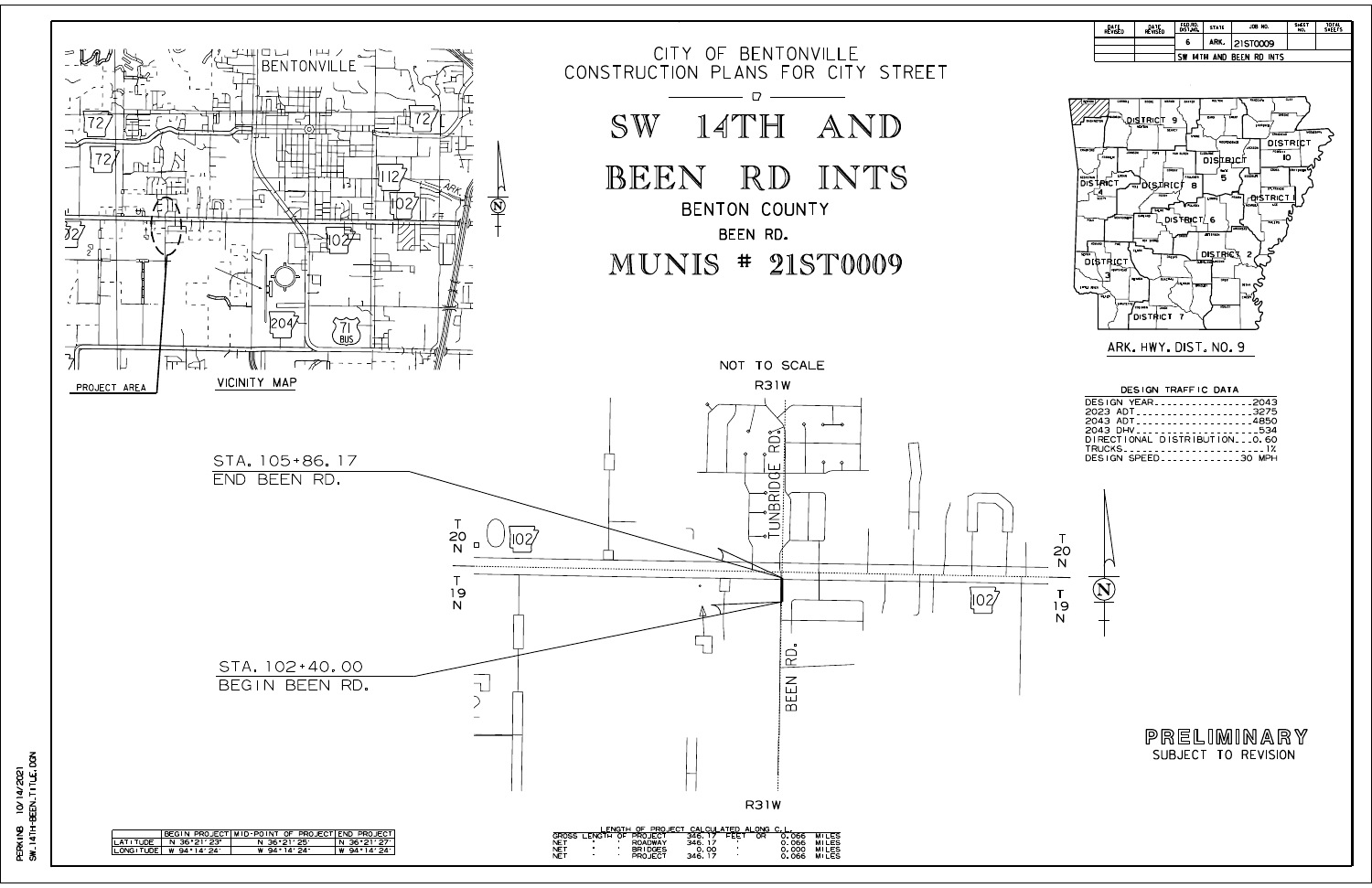TYPICAL SECTIONS OF IMPROVEMENT

CURB AND GUTTER TANGENT SECTION - NOTCH AND WIDEN STA. XX+XX.XX TO STA. XX<mark>+XX.XX</mark><br>STA. XX+XX.XX TO STA. XX+XX.XX

NOTES:

1.

3.

PRIOR TO AND DURING PLACEMENT OF PAVEMENT IN FRONT OF THE CURB AND<br>GUTTER, THE CONTRACTOR SHALL PROVIDE DRAINAGE AT ALL TIMES. THE<br>METHODIS)USED SHALL BE APPROVED BY THE ENGINEER. PAYMENT FOR THIS<br>WORK SHALL BE CONSIDERED

2. THE FINAL 2" OF SURFACE COURSE IS TO BE PLACED AFTER ALL OTHER COURSES<br>THAVE BEEN LAID. LONGITUDINAL JOINTS SHALL BE AT LANE LINES.

REFER TO CROSS SECTIONS FOR DEVIATIONS FROM THE NORMAL SLOPES. NO<br>CHANGES SHALL BE MADE FROM THE PLANNED SLOPES WITHOUT THE APPROVAL OF<br>THE ENGINEER.

| DATE<br><b>REVISED</b> | DATE<br><b>REVISED</b> | FED.RD.<br>DIST.NO.                          | <b>STATE</b> | JOB NO.  | <b>SHEET</b><br>NO. | TOTAL<br><b>SHEETS</b> |  |  |  |  |  |
|------------------------|------------------------|----------------------------------------------|--------------|----------|---------------------|------------------------|--|--|--|--|--|
|                        |                        | ь                                            | ARK.         | 2IST0009 | ີ                   |                        |  |  |  |  |  |
|                        |                        | SECTIONS OF<br><b>IMPROVEMENT</b><br>TYPICAL |              |          |                     |                        |  |  |  |  |  |



## PAVEMENT DESIGN TO BE DETERMINED

**NORMAL** <sup>C</sup>U<sup>T</sup> 3:<sup>1</sup> NORMAL<br>FILL

SUBJECT TO REVISION PRELIMINARY